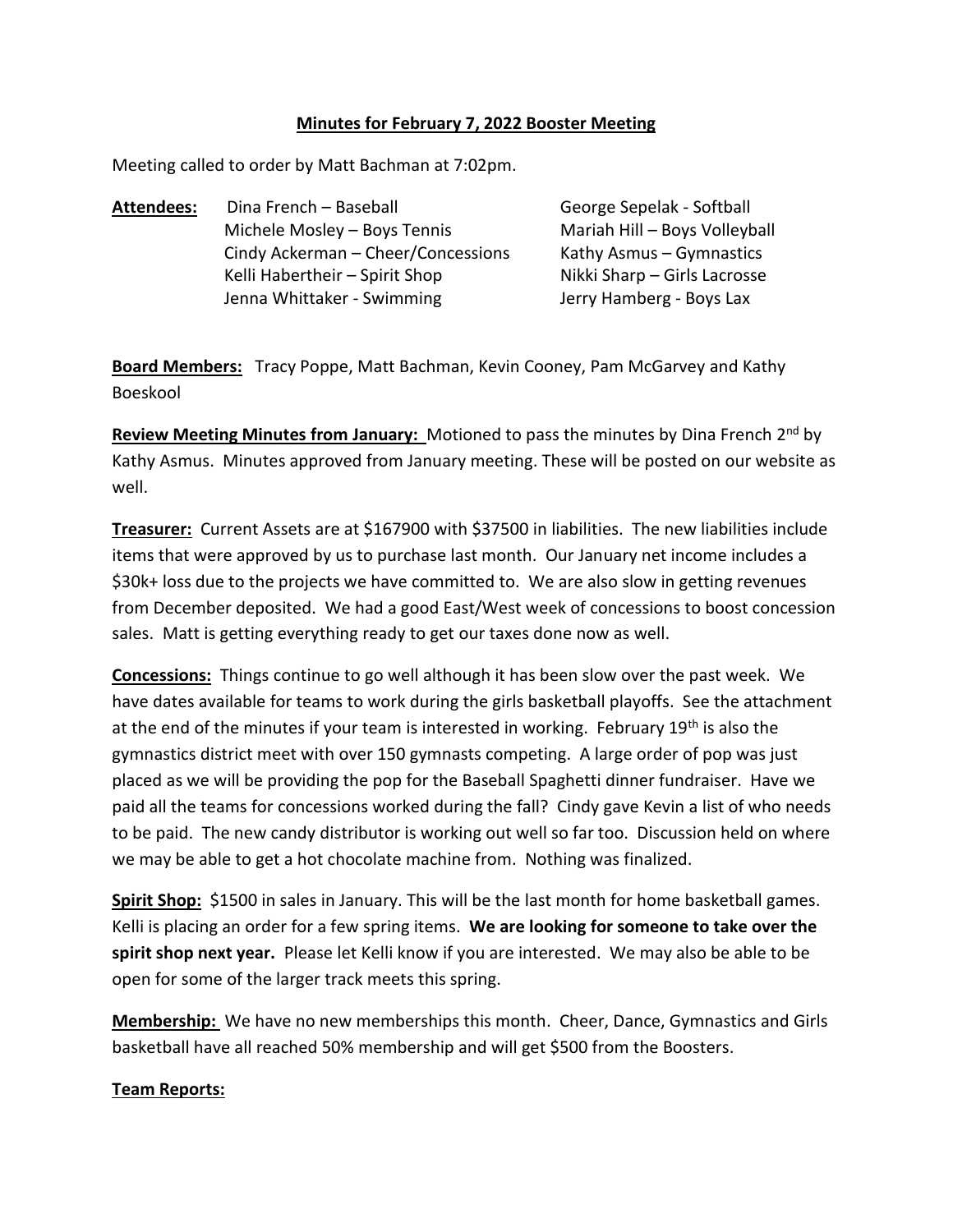**Dance:** Their competition this past weekend was cancelled due to the weather. They are waiting to hear if the tapes sent in will be accepted to get them into the State competition on February 26<sup>th</sup>.

**Cheer:** Senior Night is this Friday 2/11. They had a successful Split the Pot and will be doing it again this Friday. JV cheerleaders were hit by covid this month.

## **Wrestling:** No rep or report.

**Boys Basketball:** The Varsity team is currently 14-4 overall and drew the #6 seed in the tournament. They play at Mason tomorrow night and will host Hamilton for Senior Night on Friday February 11<sup>th</sup>. The first tournament game is against West Clermont at West High School on February 19th. Potential opponents further on in the tournament are Winton Woods, West and Centerville. JV and Freshman continue to have winning seasons and are doing well as well.

**Girls Basketball: Freshman/JV2** - Ended their season on Saturday with a win against Colerain. Finishing out the season with an 18-4 record overall and a 11-1 record in the GMC. They had continued improvement both individually and collectively all year. **JV1 -** Ended their season on Saturday also with a win against Colerain. They finished the season with a 20-1 record!! Only loss was to Princeton early in the season and they came back and crushed them last weekend. A tremendous season for this group of ladies. Couldn't be more proud of our JV teams!! **Varsity** - Finished up their regular season with a win on Saturday against Colerain. Great way to end the regular season as we lost to them in the first match up but came back to beat them on their home court. We are heading into the GMC tournament seeded #7 with a game on Wednesday 2/9 against Seton at Harrison High School, game time is 6:00 pm. Season Overall record was 12-9 and GMC record 10-6. Varsity girls are working hard and hoping to get farther in the tournament than last year's Sectionals victory. Go Lady Hawks!

**Swimming/Diving:** GMC meet was held recently. Mason won both girls and boys championships. East boys finished  $4<sup>th</sup>$  and East girls finished  $6<sup>th</sup>$ . They are competing at Sectionals this weekend at Princeton High School. They were also able to hold Senior Night recently.

**Misc.:** Boys volleyball got the equipment we approved last month already and is already using it. They are very happy and appreciative! Boys volleyball also became an official OHSAA sport in January.

## **Team Requests:**

Gymnastics – East is hosting the District meet on February 19<sup>th</sup>. It is an all-day event with over 150 gymnasts and spectators expected. The gymnastics team will be manning the concessions